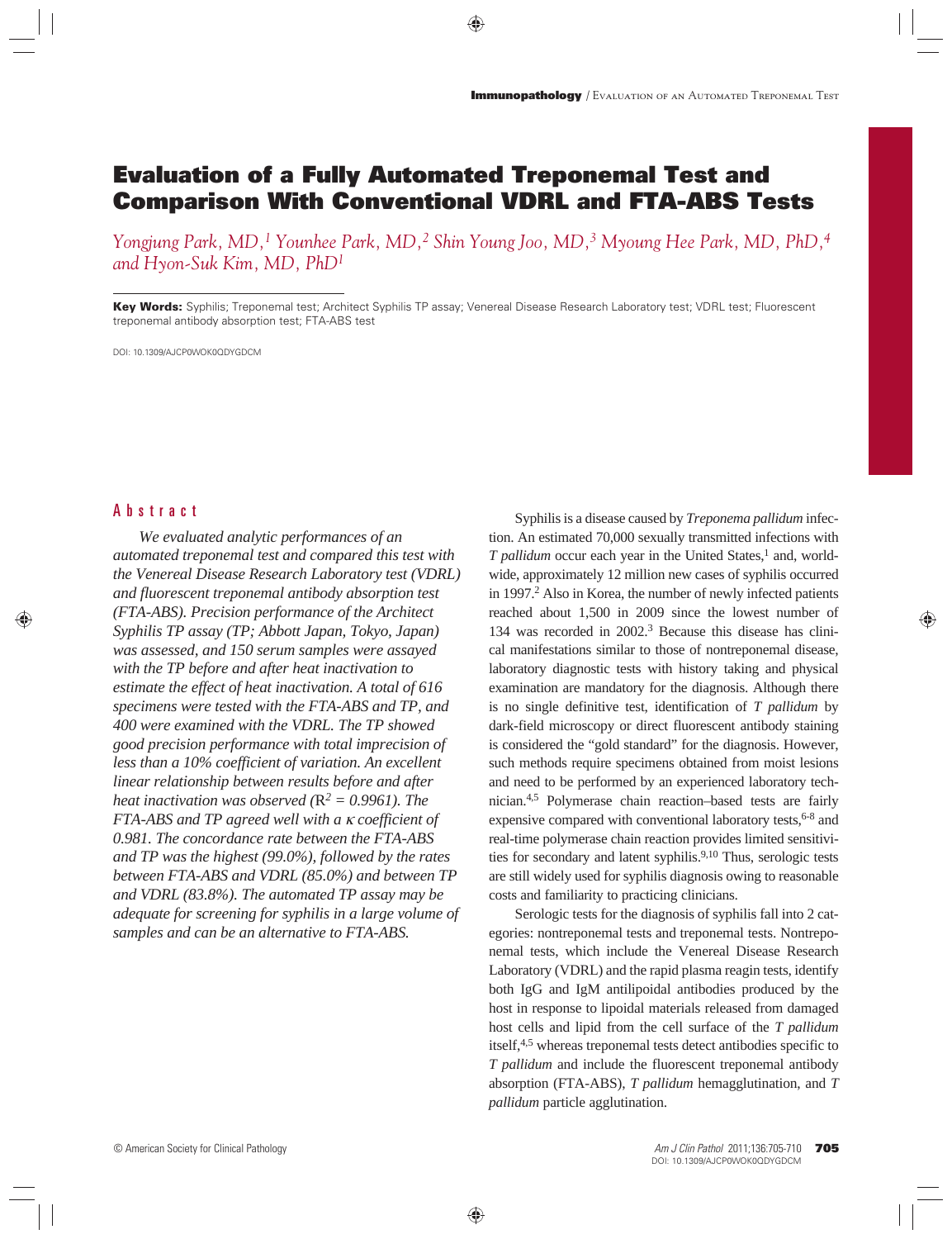In some countries, including the United States and Korea, nontreponemal tests are used as a first-line test in screening for syphilis, and positive results of nontreponemal tests are confirmed by a treponemal test.<sup>4</sup> However, this strategy may not properly diagnose cases of late latent syphilis and could delay the diagnosis while confirming with treponemal tests. In these respects, some European countries, such the United Kingdom and Germany, adopted treponemal tests as a screening test for syphilis.<sup>11</sup> In addition, sensitivities of treponemal tests such as the FTA-ABS are known to be higher than those of nontreponemal tests.5 Hence, treponemal tests can be more useful in screening for syphilis.<sup>12,13</sup> However, these conventional tests still require well-trained laboratory technicians to perform manual procedures such as heat inactivation and to interpret the results. For example, antigens need to be freshly prepared for everyday VDRL tests. Biologic false-positive results, especially in nontreponemal tests, are also problematic.12,14

Presently, some immunoassay reagents and autoanalyzers for the detection of antilipoidal antibody or *T pallidum*–specific antibody (TP-specific Ab) are commercially available.15,16 Earlier reagents for TP-specific Ab mainly used turbidimetric methods, such as *T pallidum* particle agglutination, and then an automated chemiluminescent microparticle immunoassay was developed. In this study, we evaluated analytic performance of this assay and compared the results with those of other conventional tests for syphilis.

## **Materials and Methods**

## **Architect Syphilis TP Assay**

The Architect Syphilis TP (TP) assay (Abbott Japan, Tokyo, Japan) is a 2-step chemiluminescent microparticle immunoassay for the qualitative detection of antibody to *T pallidum* in serum or plasma using an Architect *i* System (Abbott Laboratories, Abbott Park, IL). During the assay, microparticles coated with recombinant TP antigens (TpN15, TpN17, and TpN47) bind to anti-TP antibodies presented by the specimen. After washing the specimen, mouse antihuman IgG-IgM conjugate labeled with a chemiluminescent molecule of acridinium is added, and the resultant chemiluminescent reaction is measured in relative light units (RLUs), which are directly related to the amount of TP-specific Ab in the specimen. The Architect analyzer calculates a ratio between the sample RLU and cutoff RLU, and samples with a ratio of more than 1.0 were considered positive.

### **VDRL Test**

VDRL was tested using BD VDRL Antigen kits (Becton Dickinson, Sparks, MD) according to the manufacturer's instructions. An antigen suspension was prepared before testing and used within 4 hours. All serum specimens were heated at 56°C for 30 minutes before testing. When an undiluted sample was reactive for VDRL, semiquantitative tests were performed with a serial dilution of the sample to a 1:32 ratio. The results were interpreted using a microscope at ×100 magnification.

#### **FTA-ABS Indirect Fluorescent Antibody Test**

FTA-ABS tests were performed after samples were heated at 56°C for 30 minutes. Commercially available glass slides (Zeus Scientific, Raritan, NJ) on which *T pallidum* substrate had been fixed were used according to the manufacturer's instructions. Every testing batch of patient samples was tested with negative and positive controls with 1+ to 4+ reactivity. The slides were examined with a fluorescence microscope, and positive results were graded on a scale of 1+ to 4+ or recorded as minimally reactive. All minimally reactive samples and those graded as 1+ were repeatedly tested.

### **Specimens**

A total of 616 serum samples, which had been obtained for requested FTA-ABS tests by various departments including general medicine and dermatology, were collected from people who were suspected of having syphilis or who took a medical examination at Severance Hospital of Yonsei University, Seoul, Korea, or Seoul National University Hospital, Seoul, Korea. The mean  $\pm$  SD age of subjects was  $48.8 \pm 16.1$ years, and there were 313 males and 303 females, including 2 pregnant women. All specimens were stored at –70°C after FTA-ABS tests were finished and were tested with TP. The VDRL was additionally done in 400 specimens, which were obtained from 203 males and 197 females. The medical records were reviewed if the results of the 3 tests did not agree. In addition, 108 serum samples with positive antinuclear antibodies and nonreactive with the VDRL and FTA-ABS tests were assayed on the TP to evaluate possible interference on the TP by antinuclear antibodies. This study was approved by the institutional review board of Severance Hospital.

#### **Precision Performance of the Syphilis TP Assay**

Precision performance of the TP assay was assessed based on the guidelines in Clinical and Laboratory Standards Institute document EP15-A.17 The assay was performed in duplicate with positive and negative control samples and pooled sera with 2 levels twice a day for 5 days, and the resulting RLUs were analyzed.

#### **Effect of Heat Inactivation on the TP Assay**

A total of 150 serum samples were assayed on the TP assay twice before and after heat inactivation, and the resultant RLUs were compared.

#### **Statistical Analysis**

All statistical analyses were performed by using the Analyse-it Method Evaluation edition software, version 2.22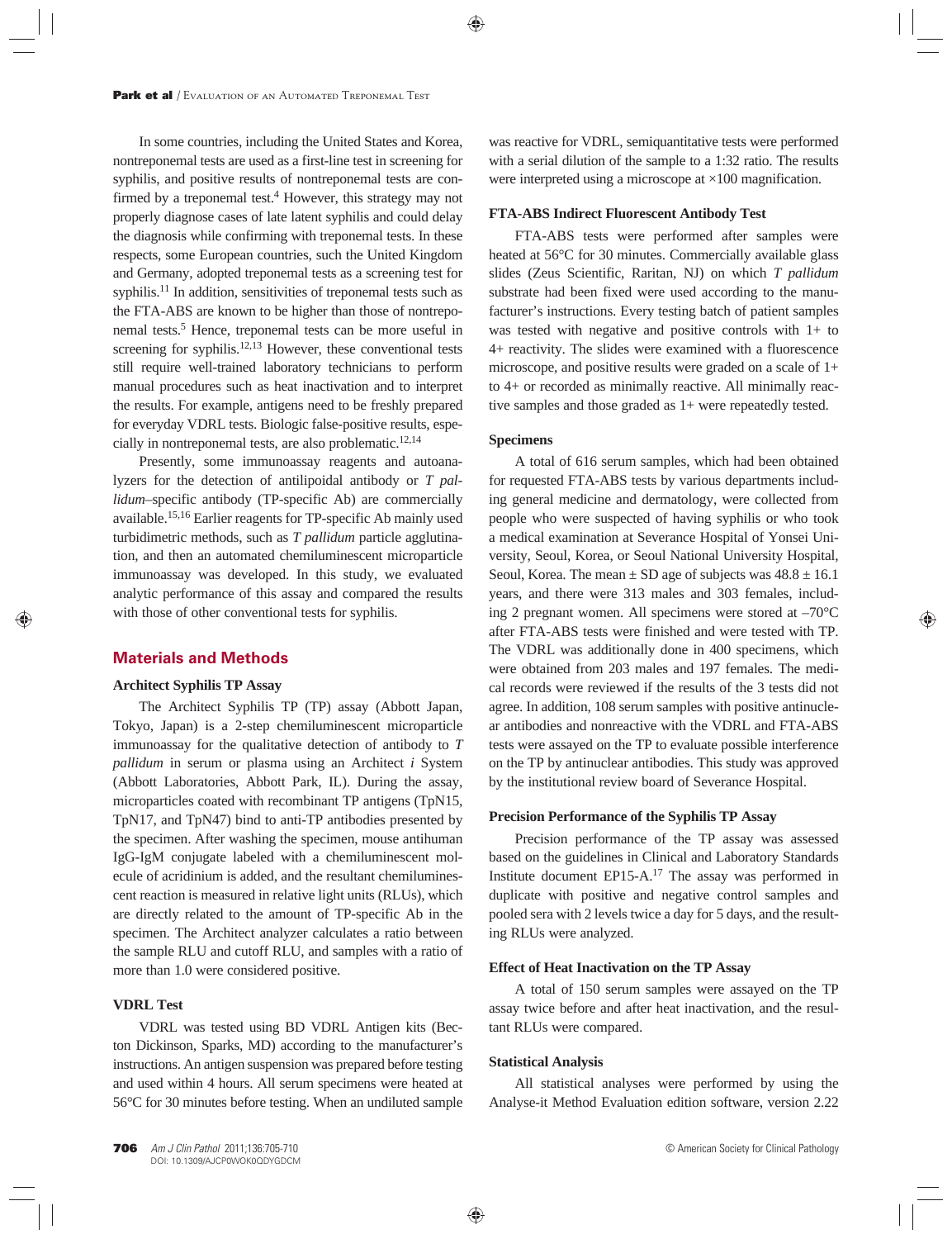(Analyse-it Software, Leeds, England). A paired *t* test and linear regression analysis were carried out to evaluate the effect of heat inactivation on the TP assay. The κ coefficients were calculated to estimate the agreement of the results for the VDRL, FTA-ABS, and TP assays. Multiple pairwise comparison of the TP RLUs according to the groups classified by the results of VDRL or FTA-ABS tests were conducted using the Kruskal-Wallis test with Bonferroni correction to compensate for an α statistical error. *P* values less than .05 were considered statistically significant.

# **Results**

#### **Precision of the TP Assay**

The precision performance of the TP assay for samples with 4 concentrations (positive control, negative control, pooled serum 1, and pooled serum 2) are summarized in **Table 1**. The coefficient of variation (CV) for within-run

#### ❚**Table 1**❚

## **Precision Performance of the Architect TP Assay**

imprecision ranged from 2.0% to 5.9%, and the CV for total imprecision was between 2.4% and 8.2%.

#### **Effect of Heat Inactivation on the TP Assay**

The mean  $\pm$  SD RLUs for the TP assay were  $8.37 \pm 10.33$ before heat inactivation and  $8.19 \pm 9.96$  after heat inactivation  $(n = 150)$ , and there were small differences between the RLUs (mean  $\pm$  SD difference,  $0.18 \pm 0.74$ ;  $P = .0033$ ). On the other hand, the results were well correlated with each other in linear regression analysis  $(R^2 = 0.9961; P < .0001)$ , and the following equation was established:  $y = 0.9618x + 0.1399$ , where x represents RLUs before heat inactivation and y represents RLUs after heat inactivation.

#### **Comparison Among VDRL, FTA-ABS, and TP Assays**

The FTA-ABS and TP assays agreed better, with a κ of 0.981, than the VDRL and FTA-ABS tests ( $\kappa$  = 0.700) and the **VDRL** and **TP** assays ( $\kappa = 0.675$ ) **Table 2** and **Table 3**. The

|                                                                          |                               |                              | Coefficient of Variation $(\% )$ |                              |                              |  |  |
|--------------------------------------------------------------------------|-------------------------------|------------------------------|----------------------------------|------------------------------|------------------------------|--|--|
| <b>Sample</b>                                                            | Mean RLUs                     | <b>Repeatability</b>         | <b>Between-Run</b>               | <b>Between-Day</b>           | <b>Total</b>                 |  |  |
| Positive control<br>Negative control<br>Pooled serum 1<br>Pooled serum 2 | 2.36<br>0.22<br>25.31<br>0.89 | 5.90<br>4.80<br>2.00<br>3.20 | 0.00<br>6.40<br>1.40<br>2.50     | 4.50<br>2.00<br>0.00<br>4.00 | 7.40<br>8.20<br>2.40<br>5.70 |  |  |

RLUs, relative light units.

#### ❚**Table 2**❚

#### **Comparison of VDRL, FTA-ABS, and Architect TP Results**

| <b>Comparative Test</b> | <b>VDRL</b>     |                    |              |                             |                     |         |
|-------------------------|-----------------|--------------------|--------------|-----------------------------|---------------------|---------|
|                         | <b>Reactive</b> | <b>Nonreactive</b> | <b>Total</b> | Concordance<br>Rate $(\% )$ | $\kappa$ (95% CI)   | D       |
| FTA-ABS                 |                 |                    |              |                             |                     |         |
| Reactive                | 155             | 15                 | 170          |                             |                     |         |
| Nonreactive             | 45              | 185                | 230          |                             |                     |         |
| Total                   | 200             | 200                | 400          | 85.0                        | 0.700 (0.631-0.769) | < .0001 |
| Architect TP            |                 |                    |              |                             |                     |         |
| Positive                | 152             | 17                 | 169          |                             |                     |         |
| Negative                | 48              | 183                | 231          |                             |                     |         |
| Total                   | 200             | 200                | 400          | 83.8                        | 0.675 (0.604-0.746) | < .0001 |

CI, confidence interval; FTA-ABS, fluorescent treponemal antibody absorption test; VDRL, Venereal Disease Research Laboratory test.

#### ❚**Table 3**❚

#### **Comparison of the Results Between the FTA-ABS and Architect TP**

| <b>Architect TP</b>           |                 | <b>FTA-ABS</b>     |                   |                             |                        |         |
|-------------------------------|-----------------|--------------------|-------------------|-----------------------------|------------------------|---------|
|                               | <b>Reactive</b> | <b>Nonreactive</b> | Total             | Concordance<br>Rate $(\% )$ | $\kappa$ (95% CI)      |         |
| Positive<br>Negative<br>Total | 306<br>309      | 304<br>307         | 309<br>307<br>616 | 99.0                        | $0.981(0.965 - 0.996)$ | < .0001 |

CI, confidence interval; FTA-ABS, fluorescent treponemal antibody absorption test.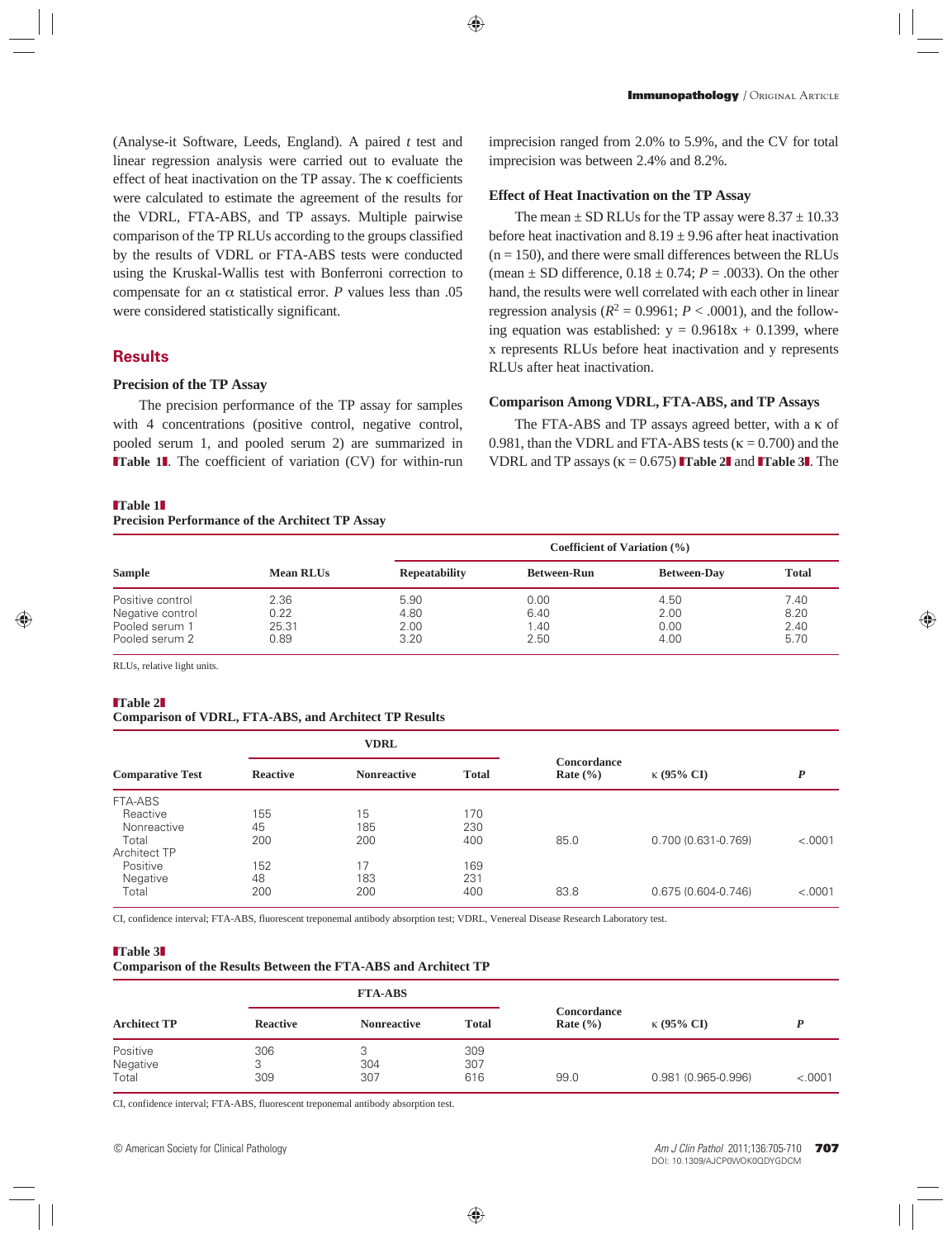concordance rate between the results of the FTA-ABS and VDRL tests was 85.0%, and between the TP and VDRL tests, it was 83.8%. The results between the TP and FTA-ABS tests showed the highest concordance rate, 99.0%.

The RLUs for the TP assay were significantly lower in VDRL-nonreactive specimens than in all other VDRL-reactive groups ( $P < .0001$ ) **Figure 1Al**. There were also significant differences in the TP RLUs between the VDRL 1:1 weakly reactive and 1:2 reactive groups  $(P = .0031)$ , between the VDRL 1:1 weakly reactive and more than 1:8 reactive groups  $(P = .0011)$ , and between the VDRL 1:1 reactive and more than 1:8 reactive groups ( $P = .0083$ ). Otherwise, there was no difference in RLUs according to VDRL reactivity. The median TP RLU was 0.19 for the VDRL-nonreactive group ( $n = 200$ ), 7.49 for the 1:1 weakly reactive group ( $n = 107$ ), 7.92 for the 1:1 reactive group ( $n = 58$ ), 21.67 for the 1:2 reactive group (n  $= 22$ ), 20.89 for the 1:4 reactive group (n = 6), and 28.02 for the group designated more than 1:8 reactive  $(n = 7)$ .

The RLUs of the TP assay were significantly different between most of the groups divided by FTA-ABS reactivity (overall,  $P < .0001$ ) except between the FTA-ABS 1+ and 2+  $(P = .5655)$  and between the FTA-ABS 3+ and 4+ groups  $(P =$ .7853) ❚**Figure 1B**❚. The median TP RLUs for each FTA-ABS reactivity group were as follows: 0.20 in the nonreactive group ( $n = 252$ ), 4.11 in the minimally reactive group ( $n = 34$ ), 9.43 in the 1+ reactive group ( $n = 42$ ), 10.87 in the 2+ reactive group ( $n = 139$ ), 18.56 in the 3+ reactive group ( $n = 42$ ), and 28.28 in the 4+ reactive group ( $n = 7$ ).

# **Specimens With Antinuclear Antibodies as Assay-Interfering Substances**

A total of 108 samples with various intensities of antinuclear antibody from 1:40 to higher than 1:160 were tested in the TP assay. All specimens were negative for TP.

# **Discussion**

In this study, we evaluated the analytic performance of an automated treponemal test, the Architect TP assay, and compared the results with those of other conventional tests. The TP assay showed good precision performance with a total imprecision of less than 10% CV and high agreement with conventional tests for syphilis, especially almost concordant results with the FTA-ABS. The correlation between the TP and VDRL tests was slightly low, which is similar to previous reports.6,12,15,18



❚**Figure 1**❚ Architect TP relative light units (RLUs) according to reactivity of the fluorescent treponemal antibody absorption (FTA-ABS) and Venereal Disease Research Laboratory (VDRL) tests. **A**, The RLUs were lower in the VDRL nonreactive group than in all other VDRL reactive groups. There were also significant differences in TP RLUs between VDRL 1:1 weakly reactive and 1:2 reactive groups, between VDRL 1:1 weakly reactive and more than 1:8 reactive groups, and between VDRL 1:1 reactive and more than 1:8 reactive groups. **B**, The RLUs of the TP were different between most of the groups by FTA-ABS reactivity except between the FTA-ABS 1+ and 2+ and between the FTA-ABS 3+ and 4+ groups. Upper and lower ends of boxes indicate upper and lower quartiles, respectively; inner lines, median values; whiskers, maximum and minimum values; and circles, individual values.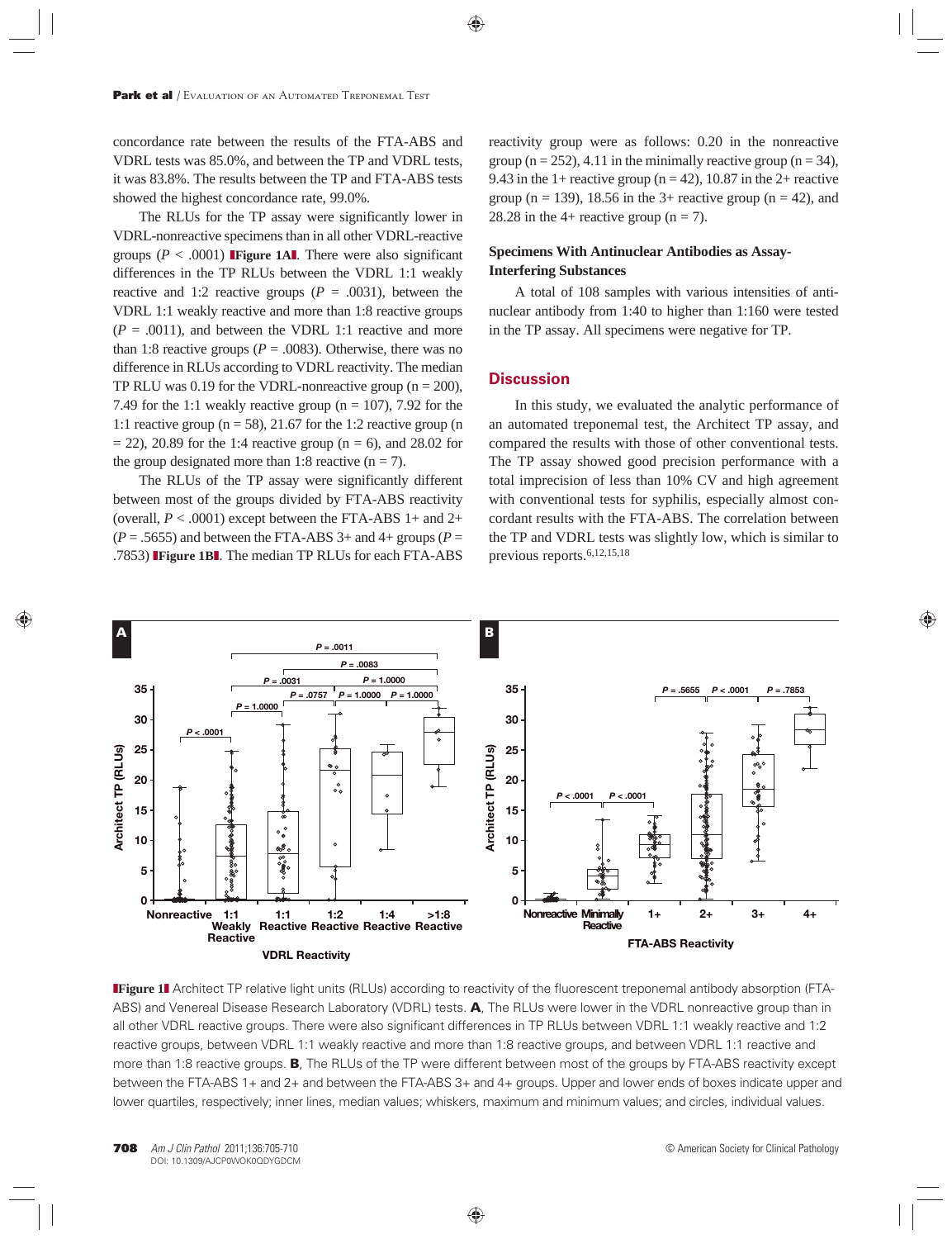In addition, we evaluated effects of the heat inactivation process on TP assay results to identify whether heat-inactivated samples can be reliably tested on the TP assay. Because the FTA-ABS and VDRL tests are performed after heat inactivation, it is convenient to confirm the results of the VDRL and FTA-ABS tests with the TP assay using the samples after the former 2 tests are finished. As a result, the TP RLUs were slightly lower in heat-inactivated samples, but there was a linear relationship between the results obtained before and after heat inactivation, and the difference between the results was negligible. Therefore, heat-inactivated samples would be reliably assayed by the TP, although this is not recommended by the manufacturer.

In our data, there were some discrepancies in the VDRL, FTA-ABS, and TP results, and most discrepancies seemed to be caused by false-positive results in the VDRL test. A total of 45 specimens with VDRL-reactive and FTA-ABS–nonreactive results might have been caused by false positivity in the VDRL, which was assumed after reviewing patients' records. There were 48 samples that were reactive with the VDRL and negative with the TP assay, and 45 of them were the ones that were positive with the VDRL and negative with the FTA-ABS test. In the other 3 samples, the VDRL test results were thought to be false-positive because the patients did not have any evidence of syphilis infection. The mean TP RLU value for 48 VDRL-reactive and TP assay–negative specimens was 0.27 (95% confidence interval, 0.06-0.93). The reasons for false positivity in the VDRL results corresponded with wellknown causes such as systemic lupus erythematosus, malignancies, and hepatitis. Of the 2 pregnant women, 1 also had a false-positive result on the VDRL.

Meanwhile, 15 VDRL-nonreactive and FTA-ABS–reactive specimens were obtained from patients already treated or with late latent syphilis, including the other pregnant woman. Additional 2 specimens with nonreactive VDRL and positive TP assay results might have resulted from the false-positive TP assay. The RLUs of the TP assay in these 2 cases were slightly higher than the cutoff (1.21 and 1.07). In addition, 3 FTA-ABS–nonreactive and TP assay–positive specimens were supposed to be false-positive by TP, whereas another 3 specimens with FTA-ABS–reactive and TP-negative results were presumed to be false-positive in the FTA-ABS test. Among the latter 3 cases, 2 samples were minimally reactive in the FTA-ABS test, and the patients had systemic lupus erythematosus or hepatitis. Another patient had FTA-ABS reactivity of 2+, but there was no clinical reason for the reactivity.

The VDRL test is useful for monitoring syphilis disease activity and treatment response.4,5,8,14 However, the sensitivity of the VDRL test is lower than that of treponemal tests such as the FTA-ABS, especially in primary and late latent syphilis.4,5,14 In our study, all VDRL-nonreactive and FTA-ABS– or TP assay–positive samples were also obtained from

already treated patients or patients with late latent syphilis. Assuming the diagnoses in patients' medical records are correct, the sensitivity of the VDRL was 76%, which is similar to that in other studies.5,6,14,15,19 In this respect, there are possibilities for a wrong or delayed diagnosis when the VDRL test is used to screen for syphilis. Therefore, nontreponemal tests are appropriate for monitoring, and treponemal tests are suitable for screening and diagnosing syphilis. However, the procedure for FTA-ABS is complicated, and results may vary according to the person who interprets the fluorescent microscopic images. In this sense, the fully automated Architect TP assay, which does not involve complicated sample preparation process, has an advantage over the FTA-ABS test. In our study, TP assay results were highly concordant with FTA-ABS results ( $\kappa = 0.981$ ). Some countries adopt different strategies for screening and confirming syphilis infections as stated earlier, and these strategies would be standardized.

In addition, cerebrospinal fluid (CSF) is generally screened by the FTA-ABS test for the diagnosis of neurosyphilis, and the VDRL can be performed as a confirmatory test $15,20$  because the FTA-ABS has high sensitivity and the VDRL has high specificity for the detection of neurosyphilis in CSF samples. We experimentally tested 44 CSF specimens to evaluate the usefulness of the Architect TP for the diagnosis of neurosyphilis. However, results for 30 samples could not be obtained owing to a technical problem. Because the antibody quantity in CSF is usually low, the antigen quantity in the TP reagent kit may need to be optimized before applying it to CSF specimens, and further studies on the usefulness of the TP assay for the diagnosis of neurosyphilis would be necessary.

The Architect TP assay showed good precision and correlation with conventional syphilis tests, especially the FTA-ABS, which is known as the most sensitive treponemal test for syphilis. This automated TP assay is considered adequate for screening for syphilis in a large volume of samples owing to its convenience, and it can be an alternative to FTA-ABS.

*From the Departments of Laboratory Medicine, 1Yonsei University College of Medicine, Seoul, Korea; 2Kwandong University College of Medicine, Goyang, Korea; 3Inje University Seoul Paik Hospital, Seoul, Korea; and 4Seoul National University College of Medicine, Seoul, Korea.*

*Address reprint requests to Dr Kim: Dept of Laboratory Medicine, Yonsei University College of Medicine, 250 Sungsan-no, Seodaemun-gu, Seoul, Korea 120-752.*

## **References**

 1. American Social Health A ssociation. *Sexually Transmitted Diseases in America: How Many Cases and at What Cost?*  Menlo Park, CA: Kaiser Family Foundation; 1998:5.